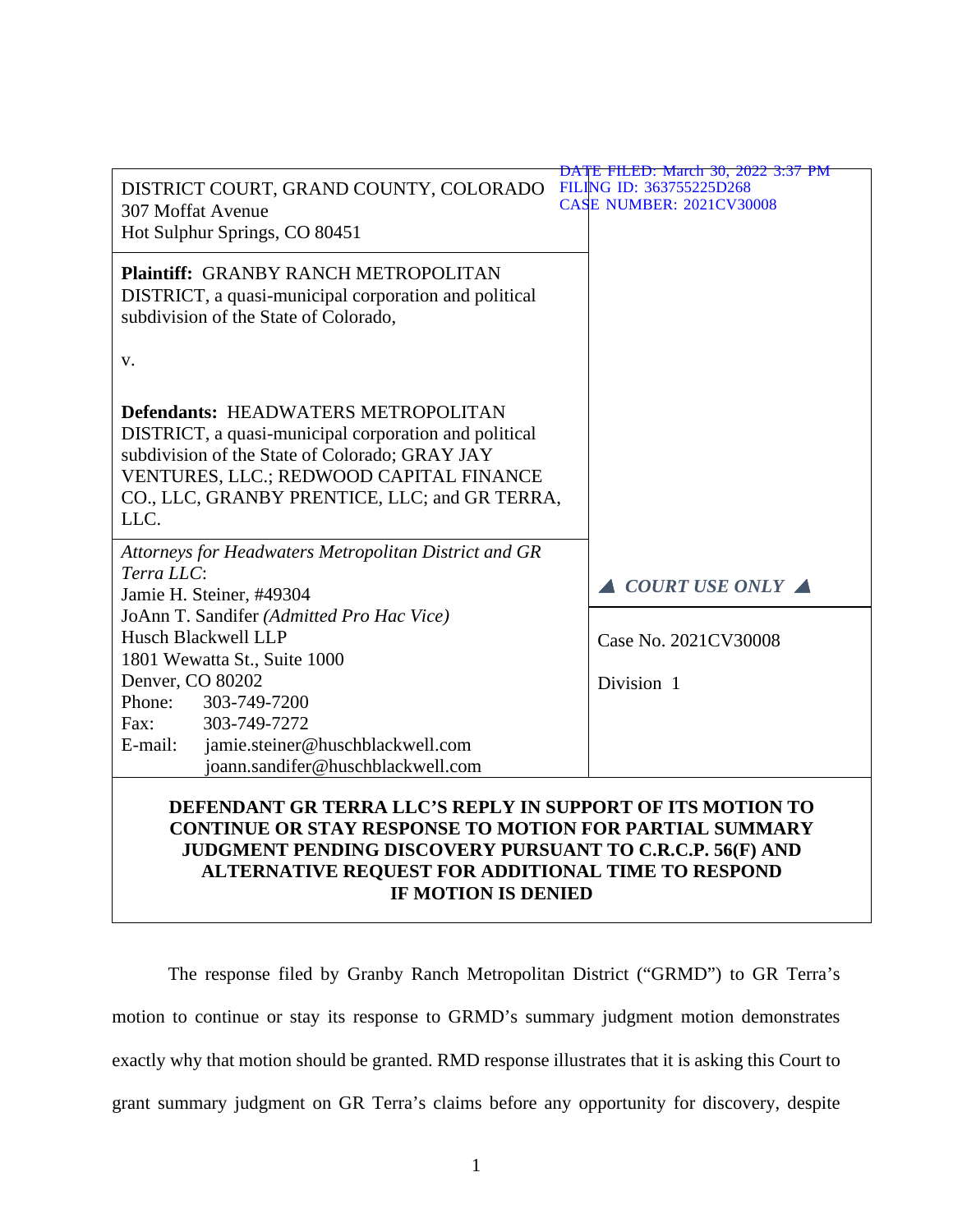factual issues identified in GRMD's own response. As GRMD concedes, its motion turns, at least in part, upon facts that require discovery from third parties – such as the prior owner and prior operator of the Granby Ranch development. Moreover, GRMD totally ignores that GR Terra has the right to discover GRMD's documents related to the factual issues, many of which turn upon GRMD's own conduct and the agreements it entered.

GRMD commenced this litigation. To some extent, GR Terra's counterclaims mirror and seek converse relief to the claims asserted by GRMD, such as GRMD's claim in Count VIII for a declaration that the LPA was not terminated via foreclosure, Gray Jay's notice of termination, or other means. By seeking summary judgment on GR Terra's counterclaims, GRMD essentially seeks rulings on the very issues it asserts entitle it to relief on its claims, without allowing GR Terra any opportunity for discovery on those issues.

Under these circumstances, this Court should grant GR Terra's requested continuance or stay. The parties are in the process of scheduling a case management conference with the Court. At that conference, the parties will discuss the anticipated timeframe for discovery and the Court can, if it desires, impose a specific timeframe for GR Terra's response to GRMD's Motion.

#### **GR Terra's Motion Complies With Rule 56(f)**.

The Colorado Supreme Court has asserted in the context of reversing premature entry of summary judgment that "[o]ur rules of discovery provide that all relevant, non-privileged information should be discoverable unless it would cause annoyance, embarrassment, oppression, or undue burden or expense. Discovery rules should be accorded a broad and liberal interpretation in order to effect their purpose of adequately informing the litigants of the facts giving rise to a claim or defense." *Hadley v. Moffat Cty. Sch. Dist. RE-1*, 681 P.2d 938, 945 (Colo. 1984) (citing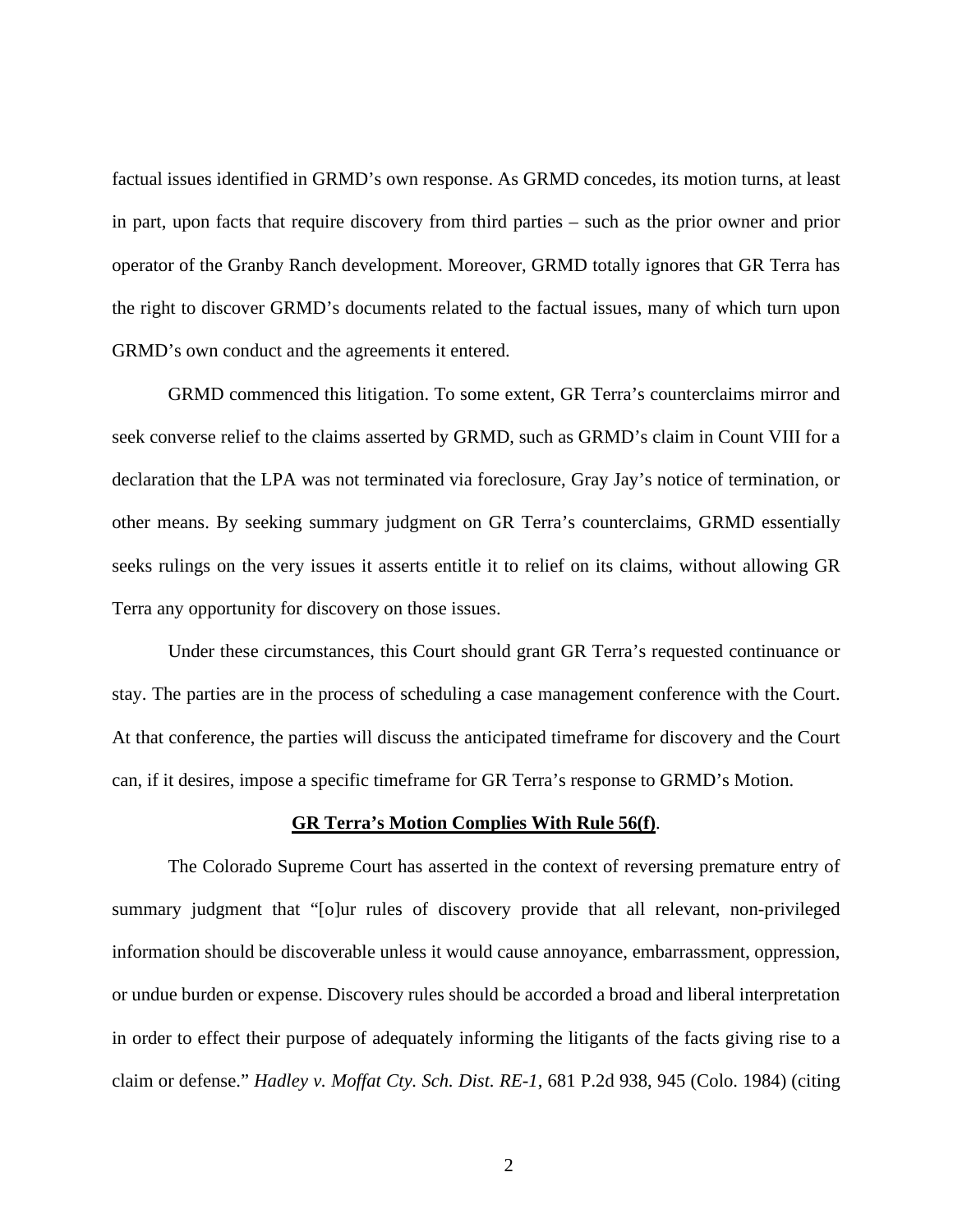*Herbert v. Lando*, 441 U.S. 153, 99 S.Ct. 1635, 60 L.Ed.2d 115 (1979); *Bond v. District Court*, 682 P.2d 33 (Colo.1984)). "[A] party faced with a summary judgment motion is entitled to discover the facts, although they may be in the possession of the adversary." *Hadley v. Moffat Cty. Sch. Dist. RE-1*, 681 P.2d 938, 945 (Colo. 1984) (citations omitted) (reversing summary judgment, finding that the court erred in prohibiting discovery sought to respond to summary judgment).

GRMD asserts that GR Terra has not sufficiently stated the reasons for why it could not (without further discovery) present all the facts essential to justify its opposition. GR Terra's 15 page memorandum and affidavit verifying the facts therein is more than sufficient to satisfy the requirements of C.R.C.P. 56(f). Colorado Rule 56(f) follows the federal rule counterpart, and federal courts across the country have specifically stated that there is no requirement for the form of the Rule 56(f) affidavit, but instead the rule contemplates the party submitting and verifying the necessary facts that demonstrate a need for additional discovery – which is exactly what GR Terra has done here. *See, e.g.*, *Pasternak v. Lear Petroleum Expl., Inc.*, 790 F.2d 828, 833 (10th Cir. 1986) (the opposing party must only demonstrate "how additional time will enable him to rebut movant's allegations of no genuine issue of fact."); *Velez v. Awning Windows, Inc.*, 375 F.3d 35, 40 (1st Cir. 2004) ("To benefit from the protections of Rule 56(f), a litigant ordinarily must furnish the nisi prius court with a timely statement -- if not by affidavit, then in some other authoritative manner -- that (i) explains his or her current inability to adduce the facts essential to filing an opposition, (ii) provides a plausible basis for believing that the sought-after facts can be assembled within a reasonable time, and (iii) indicates how those facts would influence the outcome of the pending summary judgment motion."); *Horner v. Tyson Foods, Inc.*, No. 12-CV-00080-JHP-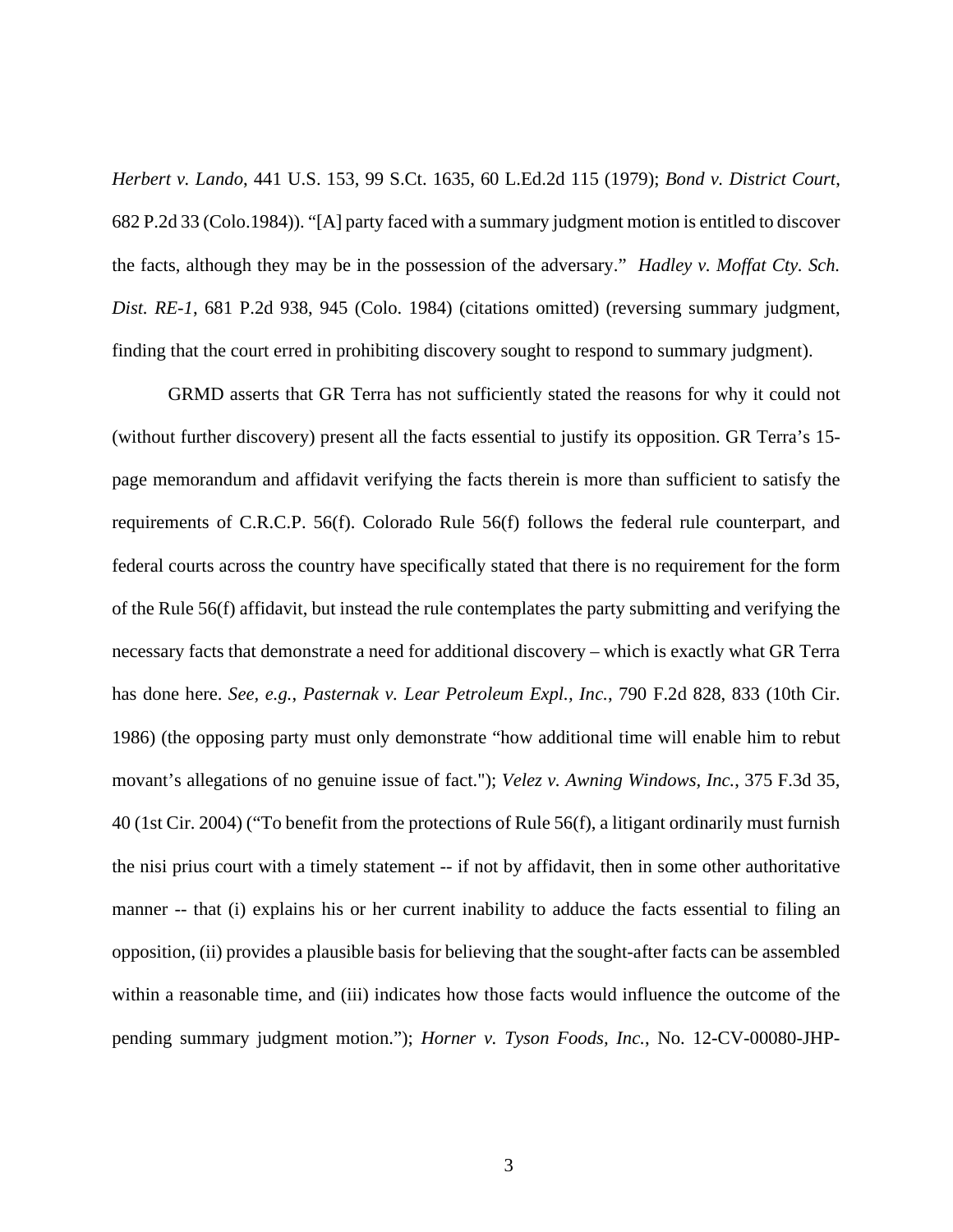TLW, 2012 U.S. Dist. LEXIS 170376, at \*5 (N.D. Okla. Nov. 30, 2012) (recognizing that affidavit not "slavishly" required for stay of summary judgment briefing for discovery).

GR Terra has satisfied its burden under Rule 56(f) by submitting the expansive facts in support of its need for discovery and an accompanying affidavit verifying the facts therein. There is no requirement in Colorado law or otherwise that the affidavit must restate all the facts from the motion that it explicitly verifies by reference. GRMD relies on *Bailey v. Airgas-Intermountain, Inc.*, 250 P.3d 746 (Colo. App. 2010) to argue that a "conclusory affidavit" is not sufficient under Rule 56(f). However, *Bailey* is completely inapposite. The court there found that the moving party (under Rule 56f) failed to provide information related to what the plaintiffs expected to discover and how these facts could create a genuine issue of material fact. *Id.* at 751. GR Terra's motion (and by extension its affidavit affirming the facts set forth in the motion) are not conclusory. The motion specifically identified the facts that GR Terra it seeks to discover before responding to the summary judgment motion and its plan for obtaining that information.

Specifically, GR Terra provided the following detail of necessary discovery, which GRMD cannot discount or rebut:

# • *Discovery from the owner of the Property or its representatives and possibly the operator of the Amenities at the time of the alleged cessation of the Amenities in 2020. GR Terra Motion to Continue ("MTC" ¶ 21).*

As GRMD admits in its opposition to the MTC, none of the Defendants owned the Property at the time of the cessation of operation that gave rise to the notice. Opp. at 8 and Ex. 1 thereto. So, as GR Terra asserted, it is entitled to seek production of relevant documents and depositions from the identified third parties that would have the best information with respect to these operations. MTC, ¶ 21. Whether or not GR Terra can try to informally ask Gray Jay about the basis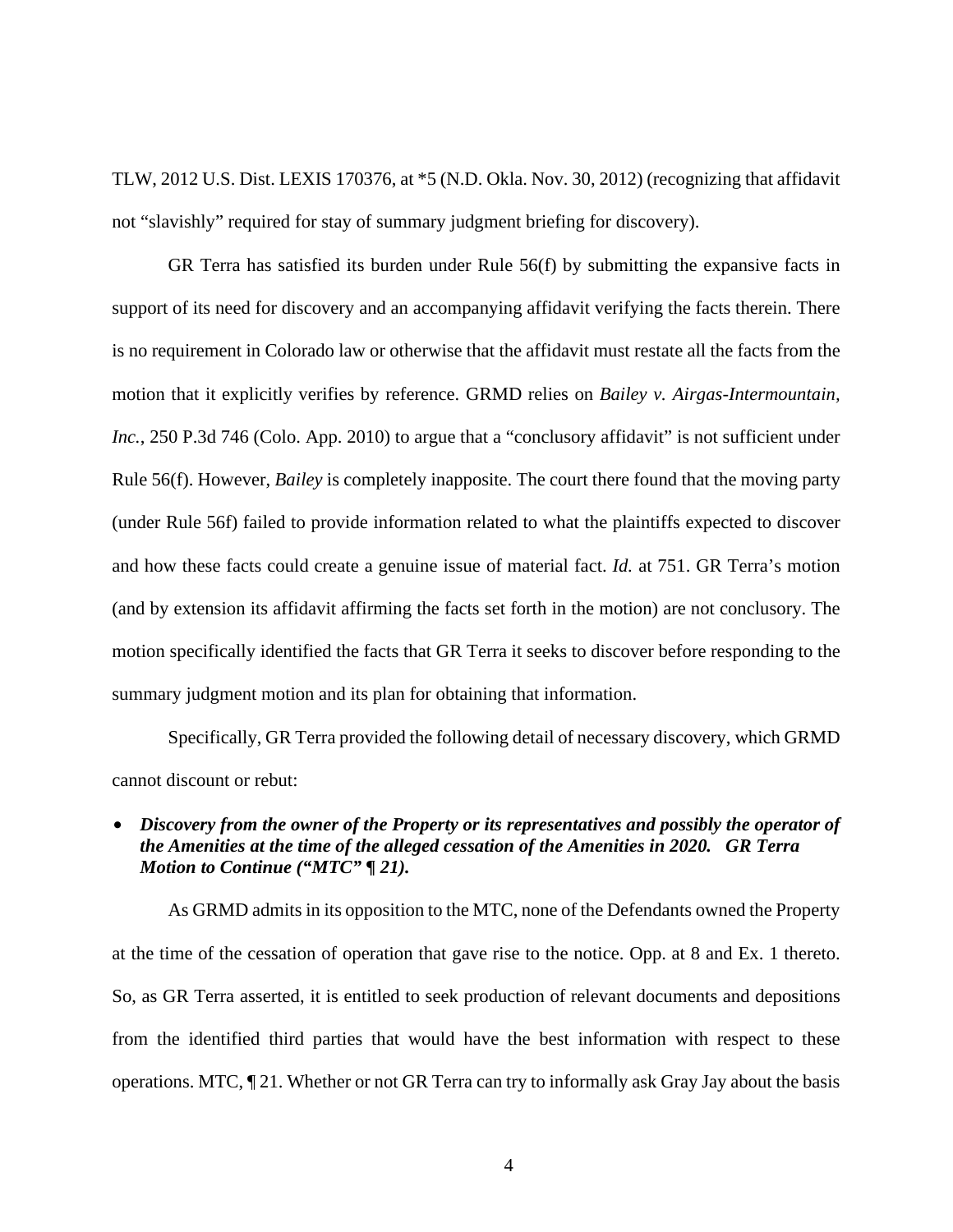for its notice is not the point; GR Terra should be entitled to discovery and production of **all** relevant evidence to oppose summary judgment, including evidence directly from the owner/operator of the development at the time. GRMD does not get to dictate what evidence GR Terra should use to oppose summary judgment or limit the sources of available evidence available to it for potential opposition to the summary judgment motion.

### • *Discovery, including document requests and depositions, to GRMD and its board members relating to the cessation of operations of the Amenities. (MTC, ¶ 21).*

As set forth on Exhibit K to the MTC, the current president of GRMD's board and president in 2020, made factual admission in an e-mail dated April 22, 2020 that the operator of the golf course (one of the "Amenities") had ceased to operate for over 30 days. MTC, Ex. 1. As GR Terra asserted, it is entitled to determine if other such documents exist and to depose GRMD and its board members with respect to this admission, any others that may exist, or any other relevant facts they may possess. (MTC, ¶ 21). Regardless of other sources of information, GR Terra is entitled to determine what evidence GRMD may have, including potential admissions, that undermine or defeat its right to summary judgment.

# • *Discovery relating to the facts and circumstances surrounding execution of the LPA and the seven subsequent documents supporting GR Terra's claim that any restrictive covenants in the LPA no longer benefit property within GRMD (assuming they ever did). (MTC, ¶ 24).*

The MTC specifically references paragraphs 61-85 of its Counterclaims, which paragraphs identify by name and date various agreements entered by GRMD that GR Terra asserts support its claim for cancellation of any restrictive covenants. GR Terra's allegations reference particular language in those agreements relevant to GR Terra's claim. Citing to those allegations, GR Terra's MTC specifically identified the need for discovery "relating to meeting minutes, communications and other relevant documents and depositions of the board members of GRMD during the relevant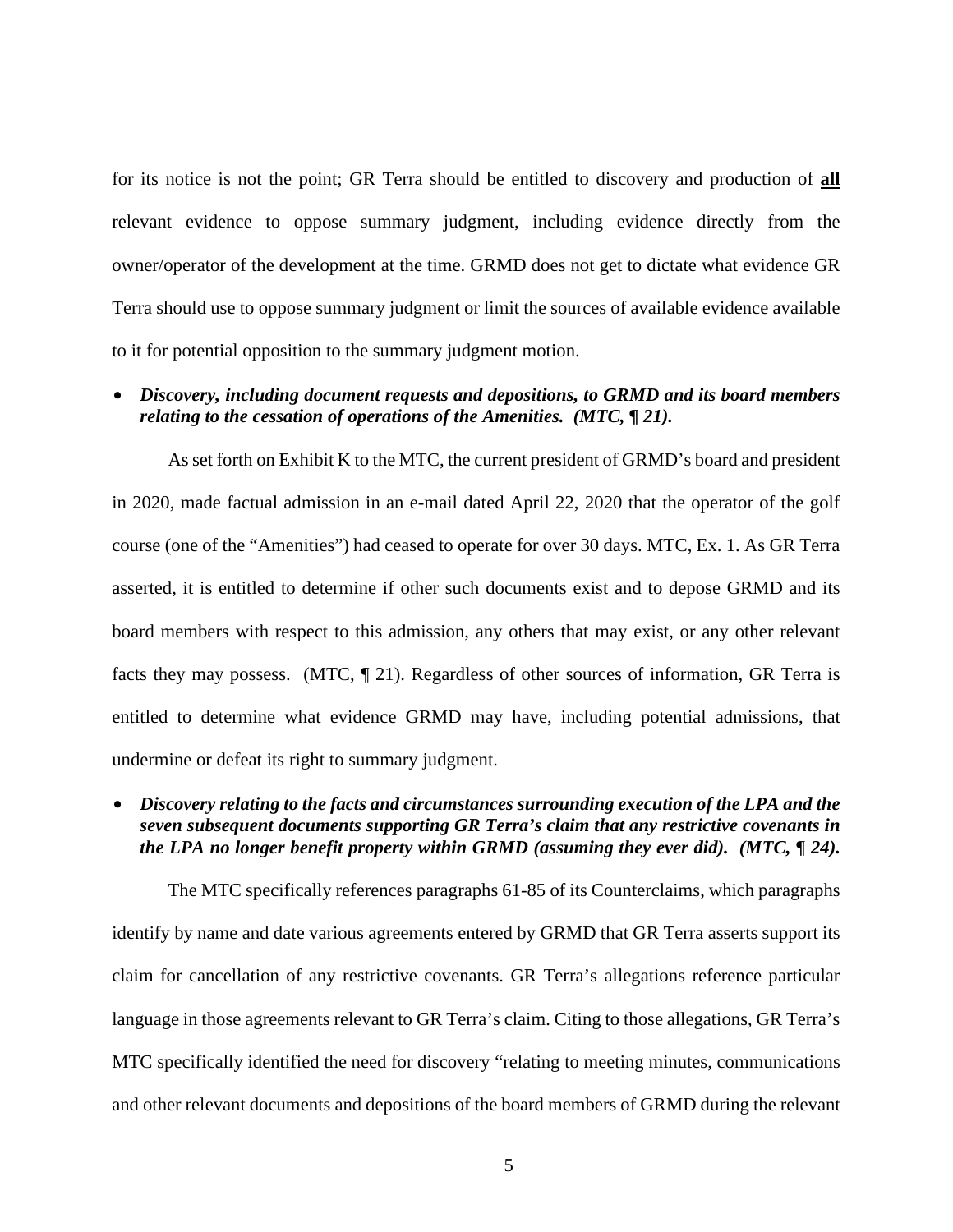timeframe." MTC, ¶ 24. This information is clearly not within GR Terra's control. And GRMD has not event tried to argue that it would not be relevant to GR Terra's claims, which turn upon the facts and circumstances surrounding GRMD's execution of those documents.

• *Discovery related to GRMD's claim that the LPA gave rise to restrictive covenants at the time of the foreclosure in light of GRMD's relinquishment of interest in the amenity fees used to make the rental payments under the LPA and GRMD's agreement that the Maser IGA would terminate in its entirety if either district failed to appropriate funds for the succeeding year. (MTC, ¶ 30, citing references to the Exclusion Agreement and the First Amendment to the 2006 Master IGA, both entered in 2010, referenced in ¶¶ 35- 42 of GR Terra's Counterclaims.)* 

Both the above-referenced agreements, as well as the LPA, were entered by parties other than GR Terra long before GR Terra purchased the Property; therefore, this information is not within GR Terra's control. GRMD is the party that would have information related to this claim, which turns upon its actions and intentions at the time those documents were executed, including its intent to waive or relinquish any interest in the payment of Amenities Fees as rent under the LPA. Thus, the MTC stated that "GR Terra will seek to discover the minutes of meetings of GRMD and Headwaters at which these agreements were discussed, communications between the parties relating to these agreements, and any admissions by any party with respect to the nature of the rights and obligations therein. And it will want to depose the board members and representatives of GRMD involved in the drafting and negotiation of those agreements and decisions to enter same." (MTC, ¶ 32).

• *Discovery relating to facts and circumstances that may be relevant to interpretation of the language of the LPA relating to Headwaters' annual appropriation of funds to pay rental under the LPA. (MTC, ¶ 34).* 

At this early stage of the litigation, the parties do not know whether the Court will consider the relevant language of the LPA ambiguous, and thus GR Terra should be entitled to determine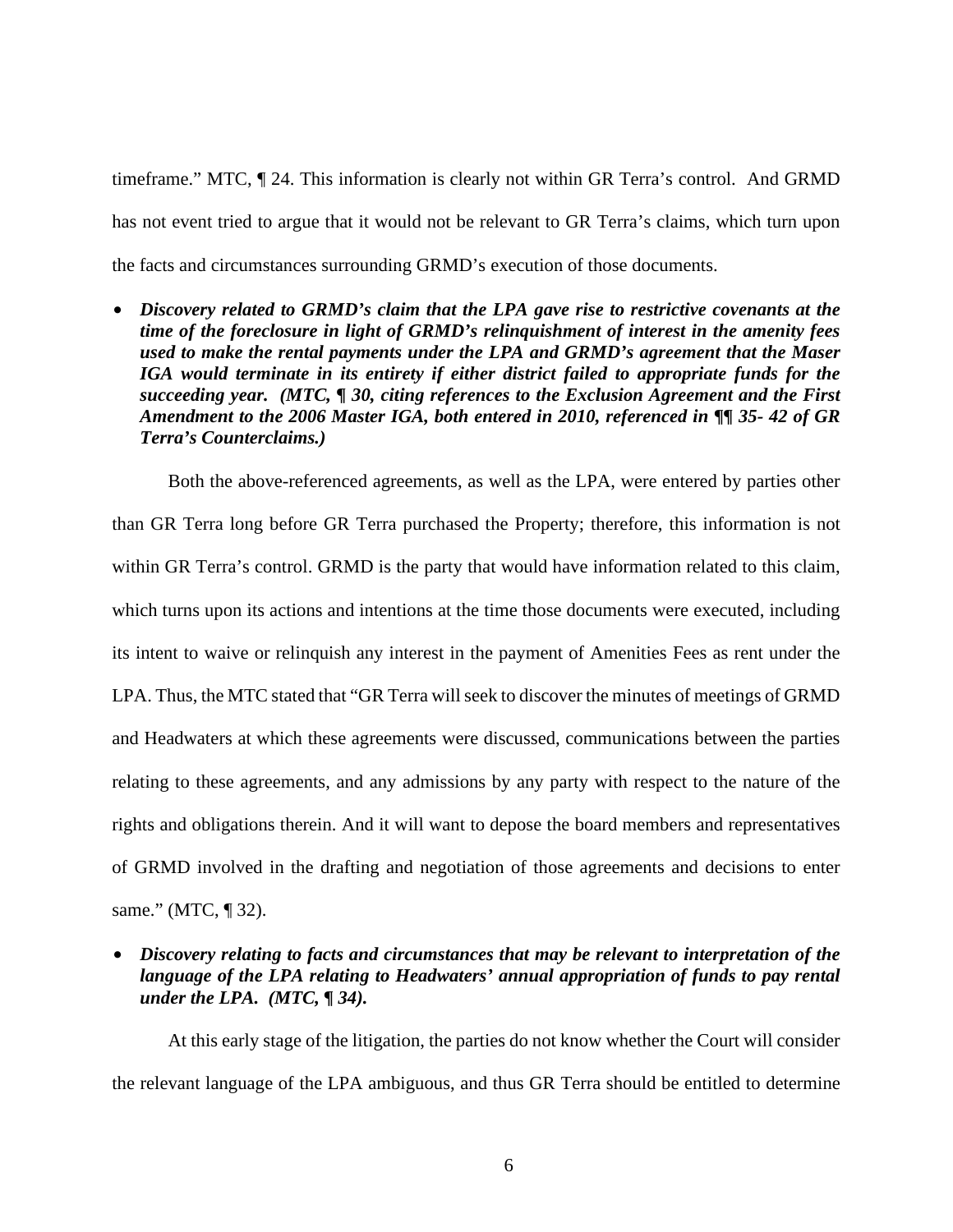the existence of extrinsic evidence related to the intent of the parties when they entered the LPA, including the intent of GRMD as an alleged third-party beneficiary to the LPA. Again, the latter would be within the control of GRMD.

For all these reasons, GR Terra's motion more than adequately sets forth the discovery its needs to respond to the summary judgment motion, why that information is not within its control, and its plan for obtaining potentially relevant evidence to rebut GRMD's motion. This satisfies all the requirements of Rule 56(f).

Given the detail contained in GR Terra's motion, there was no need for counsel's affidavit to repeat all facts and contextual background. GR Terra properly submitted an affidavit of counsel that referenced "all the factual allegations" in the Motion and verified the truth of same. This satisfies the requirements of Rule 56(f ).

#### **GRMD's Legal Arguments Do Not Defeat GR Terra's Right to Discovery**.

The balance of GRMD's opposition consists of legal arguments that essentially address the merits of its summary judgment claim – which arguments underscore the need for discovery to prevent a premature ruling on the issues. For instance, GRMD's opposition ignores the fact that Count I of GR Terra's Counterclaims asserts three different and **alternative** reasons why the LPA has been terminated. To succeed on summary judgment, GRMD must defeat each of those reasons. Thus, to the extent that any of the reasons for termination require discovery, GR Terra should be allowed to proceed with same now to present a full rebuttal to GRMR's motion for summary judgment on that claim and to avoid piecemeal presentation of the issues to this Court.

That is particularly true, where, as here, GRMD's legal arguments fail to defeat GR Terra's right to the requested discovery. For instance, GRMD's motion tries to sidestep factual issues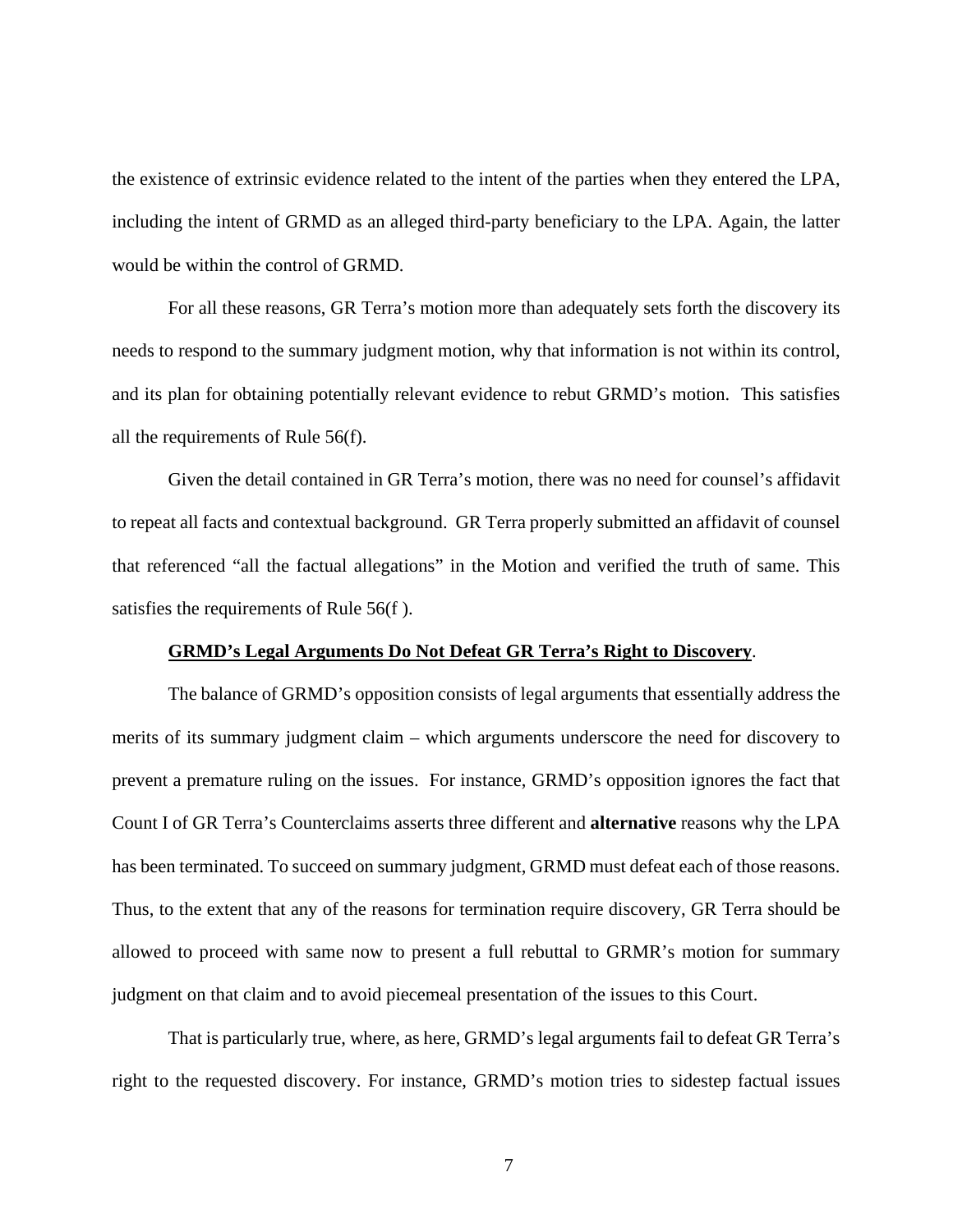raised by Mr. Girard's e-mail by arguing that the Gray Jay was not the Landlord at the time of the cessation of operation of the Amenities and that Gray Jay did not give the notice within 10 days after Headwaters ceased operations. Neither is a requirement under the LPA. The LPA only requires 10 days' advance notice of the Landlord's election to terminate, LPA, § 10, which was given per the letter attached to the Opposition as Exhibit 2. It does not require that notice be given within 10 days following the cessation of operations. *Id*. Similarly, the LPA clearly allows successors in interest to the Property subject to the LPA to step into the shoes of the Landlord and enforce the rights thereunder. LPA, § 21. GRMD's erroneous legal arguments do not preclude GR Terra's right to discover all relevant facts relating to the termination of the operation of the Amenities.

Moreover, GRMD summary judgment argument turns upon speculation relating to use of funds in Headwaters' budget for the entire year of 2020; those documents do not prove that the Amenities were operated consistently without a 30-day cessation during 2020. *See* Ex. A to Summary Judgment Motion. And Mr. Girard's e-mail expressly states that golf course operator has "abandoned" the golf course and that it had no staff working and no intent to hire staff to work on opening the golf course, concluding that the operator had "for all practical purposes, 'ceasing operations", and had] already done so for a period of 30 days." *See* Ex. 1 to MTC. This directly refutes GRMD's summary judgment argument, and GR Terra is entitled to determine what other documents the owner, operator or GRMD may have on this factual issue.

Similarly, GRMD asserts that Headwaters' continued collection of Amenity Fees into 2022 somehow precludes GR Terra's argument that GRMD waived or relinquished any rights under the LPA to compel payment of the Amenity Fees to the Landlord as rent. While GR Terra disputes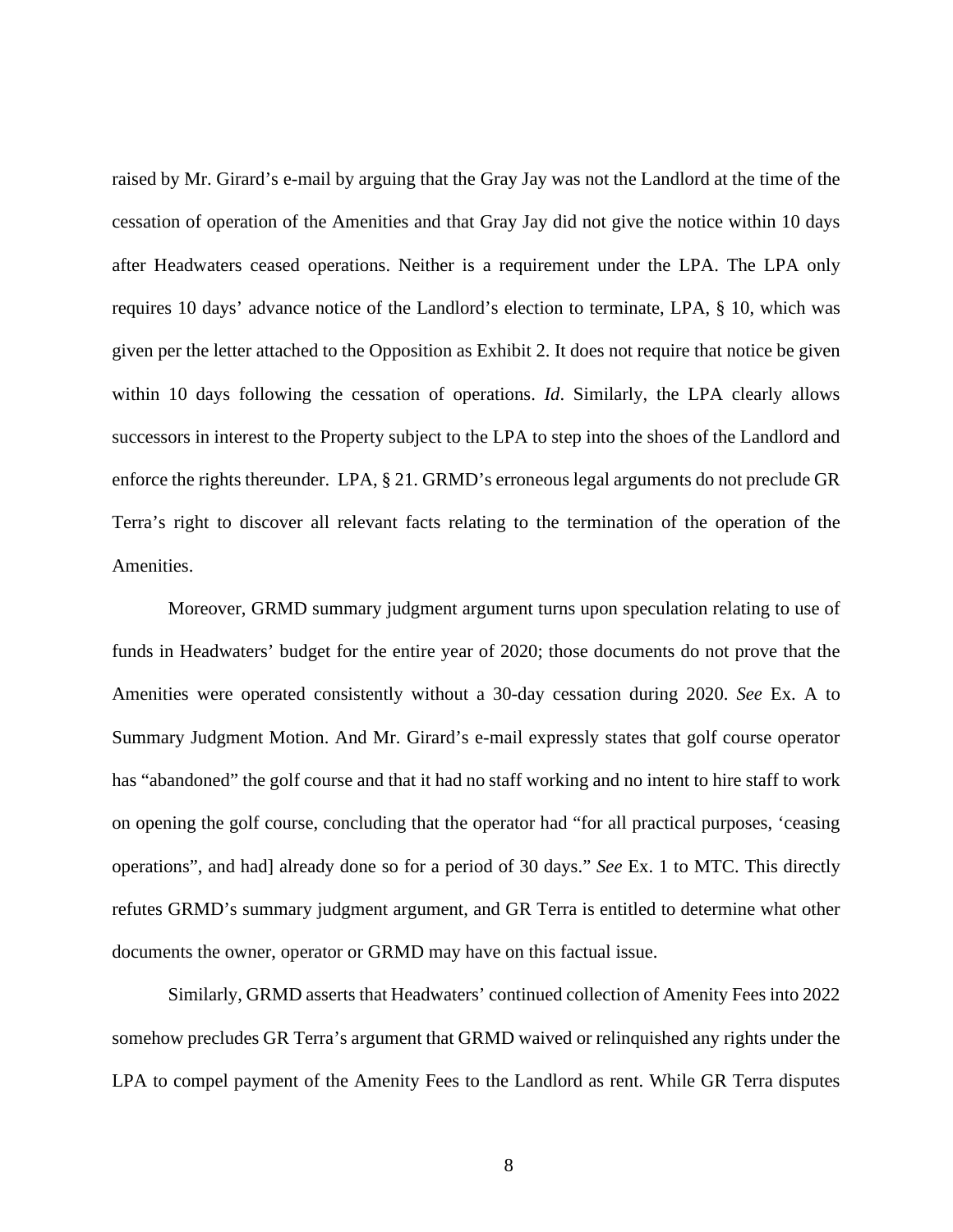that GRMD ever had any such rights, the mere fact that Headwaters continued to collect Amenity Fees does not establish that GRMD could require use of those funds to pay rent to the Landlord under the LPA (even if it still existed). Per the fee resolution and agreement establishing the Amenity Fees, those funds can be used for any purpose authorized therein. As the LPA makes clear, Headwaters never had any obligation under the LPA to appropriate those funds each year for payment of rent.<sup>1</sup> For this reason, GR Terra should be entitled to discover any and all facts supporting its claims of waiver.

GR Terra will not attempt to refute herein all the erroneous legal arguments set forth in GRMD's opposition. As these examples demonstrate, none of those arguments defeats GR Terra's right to conduct the requested discovery before responding to the summary judgment motion.

#### **Conclusion**

WHEREFORE, for the reasons set forth above and in GR Terra's MTC, GR Terra requests that its response to the Motion for Summary Judgment be continued or stayed until discovery has been completed by the parties in accordance with the Case Management Order to be entered by this Court. In the alternative, if the Court denies GR Terra's motion, GR Terra requests an additional fourteen days from the date of denial to file its response to the motion for summary judgment.

<sup>&</sup>lt;sup>1</sup> In fact, if the LPA imposed such an obligation, it would render the LPA unconstitutional and void. *Black v. First Federal Savings and Loan Assn*., 830 P.2d 1103, 1110 (Colo App. 2011) (political subdivision's multi-year lease agreement violated the Colo. Const. art. XI, § 6 because it did not give the legislative body discretion to choose not to appropriate funds and terminate the lease).